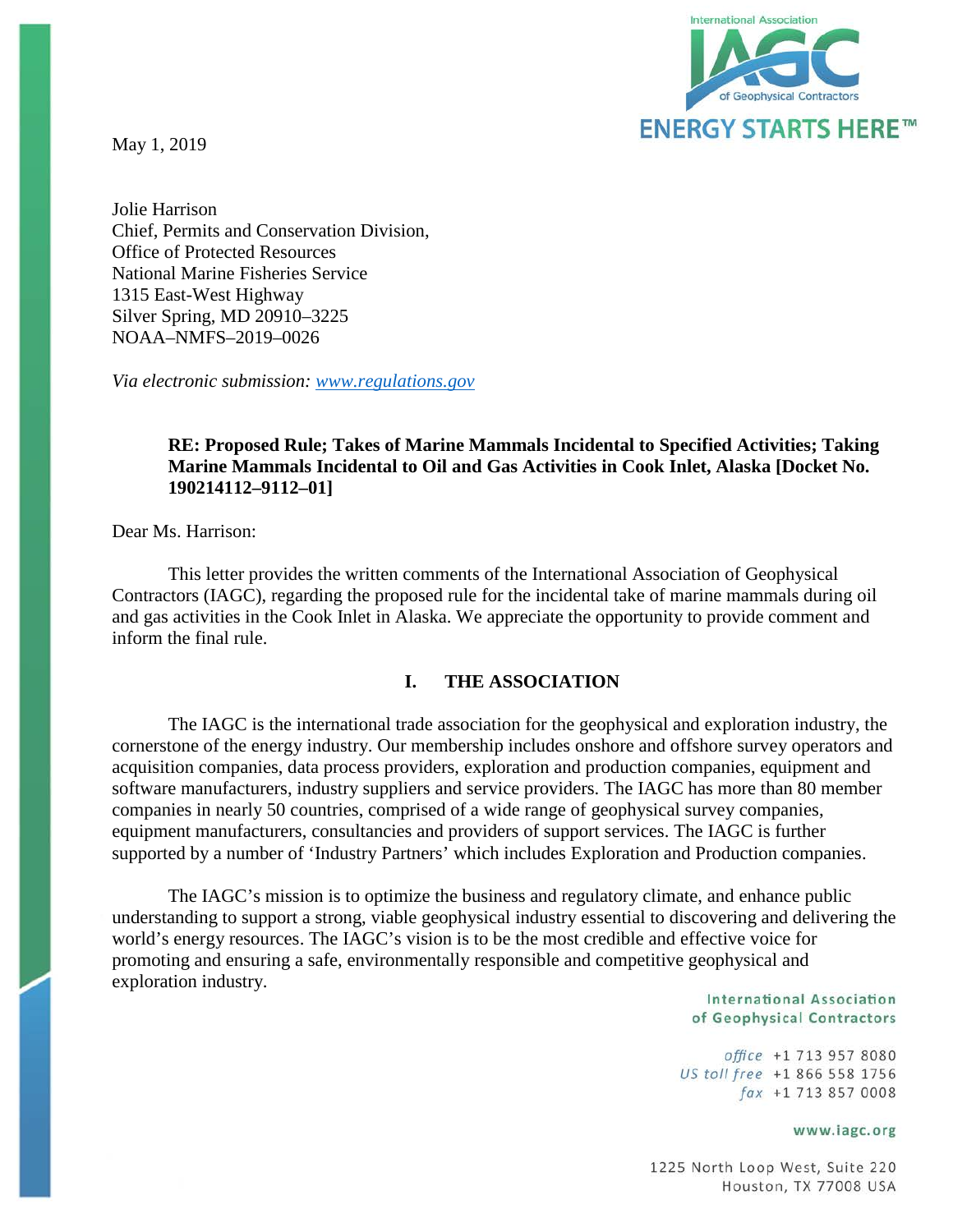### **II. COMMENTS**

### **A. The 7,300-meter Shut Down Zone for Beluga Whales is Unnecessary and Impractical**

The proposed 7,300-m shutdown zone for beluga whales is intended to, "manage for the low numbers of allowable Level B takes." First, the application states that, "Level B zones for 2D/3D seismic, pipe driving, VSP, water jet, and tugs towing were based on measured levels." The basis for these measurements is unclear, and whether these measurements were recorded in an appropriately analogous environment is unknown.

Additionally, the 7,300-m radius appears to have been calculated without the application of the appropriate weighting function, and therefore represents an overly conservative estimation of the distance at which Level B take of marine mammals may occur. Requiring a 7,300-m shutdown zone is therefore is not consistent with the best available science to calculate Level B takes for any species, and thus, should not be treated as the shutdown zone for beluga whales. We urge NMFS to evaluate the best available science and apply appropriate mitigation measures.

#### **B. Protected Species Observer Specifications are Impracticable**

The Protected Species Observer (PSO) specifications included in the proposed rule are burdensome, impractical and many have little benefit for mitigating risk.

The PSO specifications include;

- Species, group size, age/size/sex categories (if determinable), behavior when first sighted and after initial sighting, heading (if consistent), bearing and distance from the PSO, apparent reaction to activities (e.g., none, avoidance, approach, paralleling, etc.), closest point of approach, and behavioral pace.
- Time, location, speed, activity of the vessel, sea state, ice cover, visibility, and sun glare.
- The positions of other vessel(s) in the vicinity of the PSO location.
- The vessel's position, speed, water depth, sea state, ice cover, visibility, and sun glare will also be recorded at the start and end of each observation watch, every 30 minutes during a watch, and whenever there is a change in any of those variables.

Implementation of these requirements presents a serious burden to PSOs. Data relating to environmental variables not directly relevant to survey operations (e.g. sea ice cover, other vessels in the area) distracts observers from monitoring the safety and exclusion zones. Collecting additional data is likely to interfere with the primary purpose of stationing PSOs aboard a seismic vessel: to assist in mitigation and determine when power downs and shutdowns are necessary.

Determining marine mammal behavioral state is highly subjective, and PSOs are not trained to make such a determination. Additionally, the proposal fails to specify the criteria to be employed in recording the behavioral state. Accordingly, both intra- and inter-observer variability is likely to be high. In addition to distracting PSOs from monitoring the safety and exclusion zones, without proper training and consistent criteria, any data collected during the survey will be rendered entirely invalid for further analysis.

# **ENERGY STARTS HERE™**